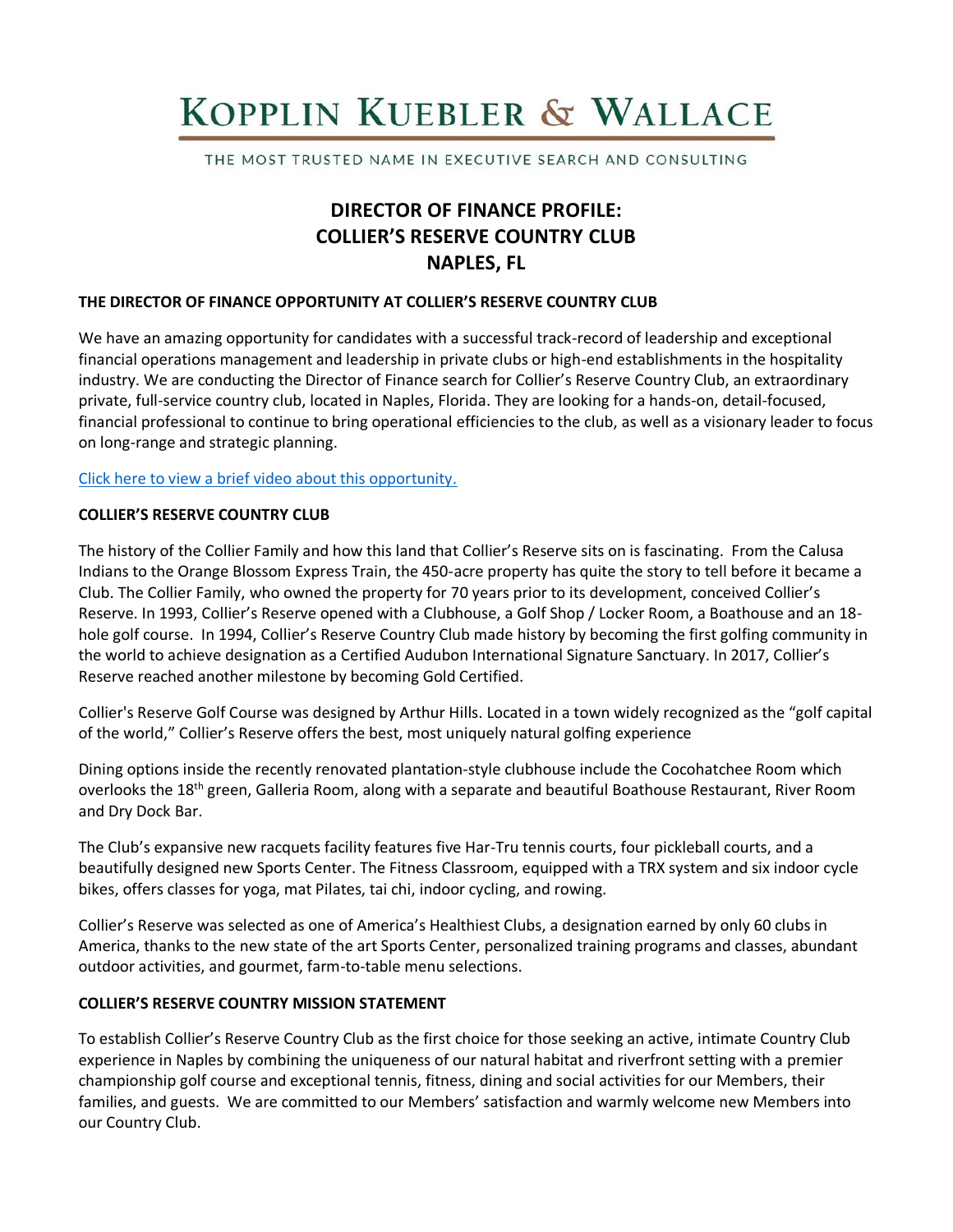# **Mission**

- Maintain a wide offering of physical activities including golf, racquet and fitness.
- Provide first class facilities and service for casual and fine dining
- Maintain a high level of membership satisfaction and employee engagement
- Ensure responsible financial management and club governance

# **Vision – The Colliers Reserve Country Club Experience**

• To be widely recognized in the Naples market as the premier, full service, boutique country club.

# **COLLIER'S RESERVE COUNTRY CLUB BY THE NUMBERS:**

- 364 members in all categories
- \$125,000 Initiation fee
- \$15,800 Annual dues
- 71 Employees Club overall
- 9 Board members each serving three-year terms
- A GM/COO model leadership/organizational structure
- Club POS System is Northstar

# **COLLIER'S RESERVE COUNTRY CLUB WEBSITE**: [www.colliersreserve.com](https://www.colliersreserve.com/)

#### **DIRECTOR OF FINANCE JOB DESCRIPTION**

The Director of Finance (DOF) of Collier's Reserve Country Club holds full accountability and direction of fiscal operations of the Club that include, but not limited to, financial reporting, forecasting, auditing functions, compliance for financial, treasury management recordkeeping, financial policies and procedures, compliance to GAAP and legal requirements.

The successful candidate:

- Works with the GM, Board, and Finance Committee to develop and implement goals, policies and procedures for the management of Club's finances
- Prepares, reviews, and analyzes financial statements, reports, projections and budgets for Club;maintains knowledge of Club trends in financial processes and procedures.
- Maintains membership database to ensure proper invoicing and accountability of member dues and payments – works effectively with Director of Membership for member activity.
- Acts as key contact and authorized signatory for Club bank accounts, member accounting issues, and vendor and payable issues, and Club auditors.
- Ensures all organization tax return filings and businesslicensing are maintained accurately and on time for Club.
- Handles and monitors cash, investments and recorded debt set forth by Board guidelines.
- Manages and develops Accounting staff for timely and accurate payment applications,statement production, receivable payments, member inquiries, and report writing
- Holds approval authority for expenses.
- Maintains long term capital project schedules, files, budgets, costing and payouts and capital asset study.
- Prepares projections for Club operating costs and revenues, and provides timely data & Club Benchmarking data.
- Reviews and recommends vendor and utility services, provisions and contracts.
- Reconciles all bank account statements for month-to-month accuracy of bank activity that serves as part of internal audit function.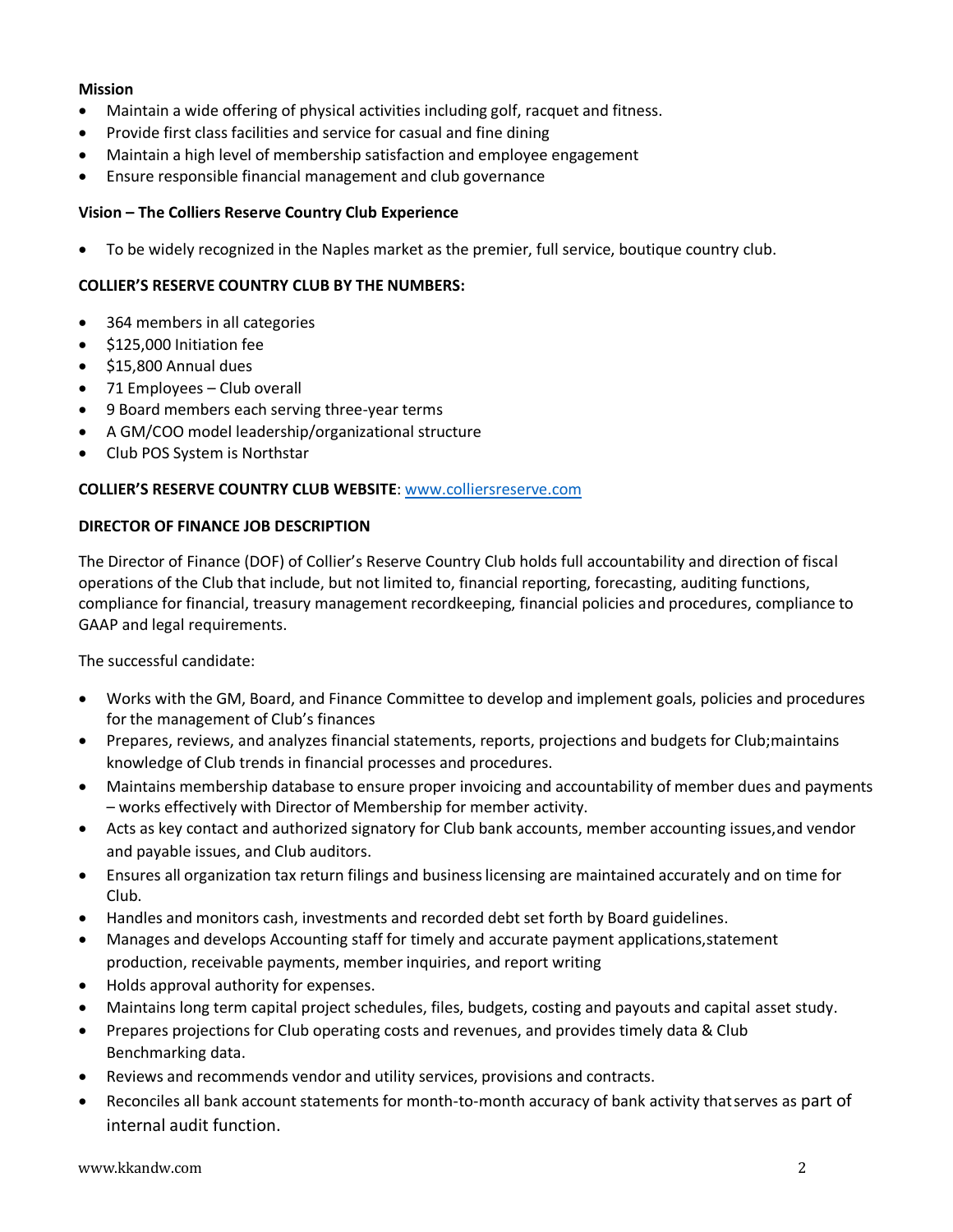- Instrumental in IT recommendations for software and hardware updates, implementations and maintenance that will produce the best reporting results and cost-effectiveness.
- Ensures operations of Club's financial standards, methods and operations are compliant and current with all local, state and federal agencies.
- Provides financial analyses for capital investments, contract terms, and pricing decisions of Club services.
- Develops and maintains quality control and operational procedures for staff and department operations.
- Presents to Finance and Executive Committees and Board as required.
- Maintains Accounting Department procedure manual.

# **CANDIDATE QUALIFICATIONS**

- Long-range planning and financial planning in Club industry, including reserves studies.
- Effective responsiveness in verbal and written communications skills.
- Word, Excel, PowerPoint, POS and industry specific software experience necessary at least an Intermediate level.
- Demonstrated leadership ability for staff management and planning for staff development.
- Ability to strategize short- and long-term planning to achieve Club's financial goals.
- Exhibits a positive attitude with members, management and staff.
- Demonstrates continued departmental improvement initiatives.
- Supportive of Club policies and procedures, and be open to and contribute to, new or improved methods of operation.
- Possess organizational skills to support efficient production.
- Maintains affiliations in appropriate professional associations to remain current in profession.
- Participation in appropriate industry educational seminars and workshops/conferences to increase knowledge of trend, best practices and IT applications for Club and financial operations,as well as to enhance skills overall and establish networking contacts.

# **EDUCATIONAL AND CERTIFICATION QUALIFICATIONS**

- Bachelor's degree in Accounting, Finance or Business Management (with emphasis on Finance)
- CPA accreditation a plus; or the equivalent of proven 15 years progressive experience in financial management position that demonstrates major functions, responsibilities, and qualifications.
- CHAE certification a plus.

# **CLUB COVID REQUIREMENTS**

This club does not require staff to be fully vaccinated as a provision of employment.

#### **SALARY AND BENEFITS**

Salary is open and commensurate with qualifications and experience. The club offers an excellent performance bonus and benefit package including HFTP membership and professional development.

# **INSTRUCTIONS ON HOW TO APPLY**

Please upload your resume and cover letter, in that order, using the link below. You should have your documents fully prepared to be attached when prompted for them during the online application process. Please be sure your image is not present on your resume or cover letter; that should be used on your LinkedIn Profile